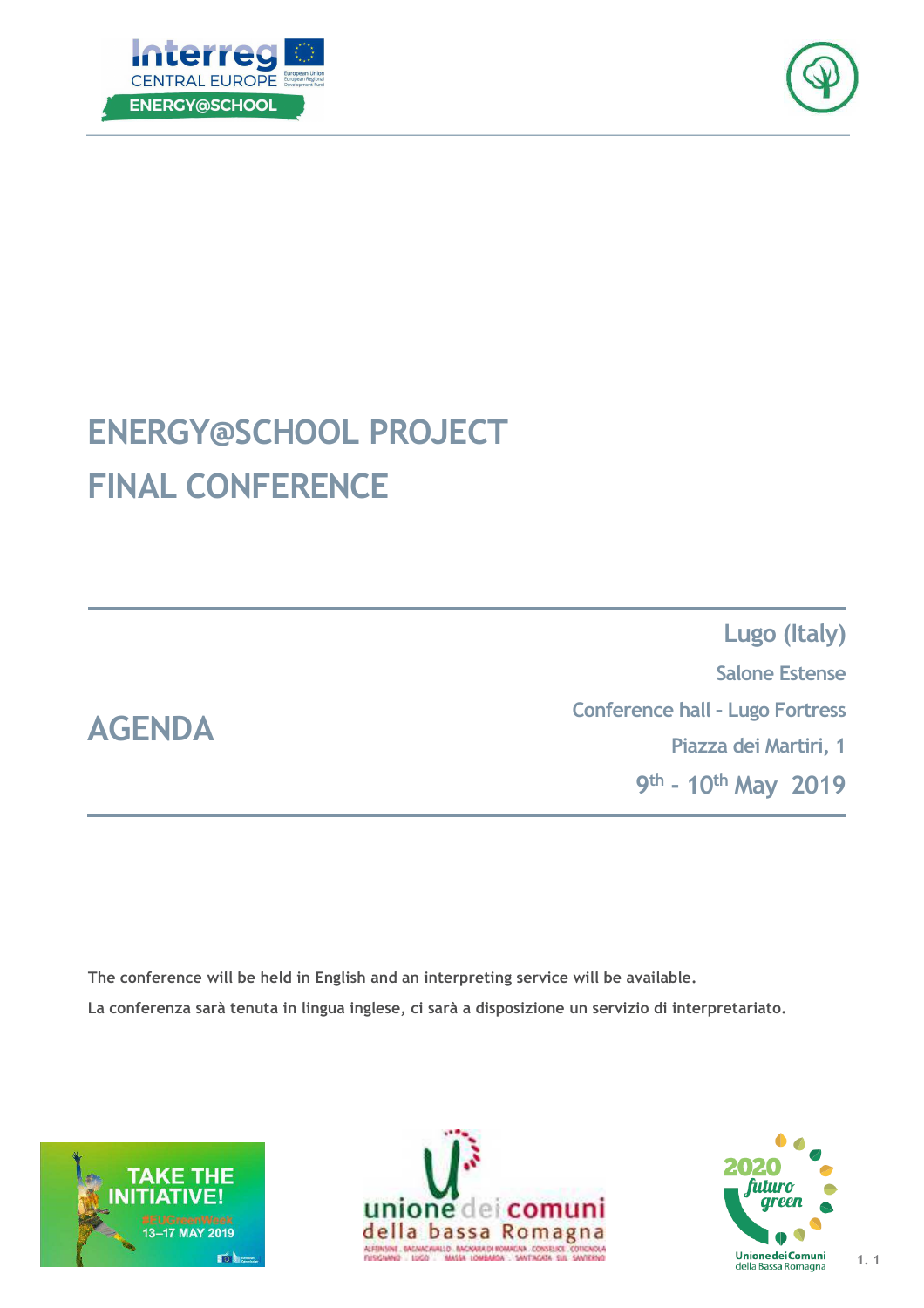

# **DAY 1 - 9th May 2019**

### **ENERGY EFFICENCY OF PUBLIC BUILDINGS: TRAINING, PARTICIPATION & IMPLEMENTATION**

| 9.00 am         | Arrival and registration of the participants                                                                                                                                  |
|-----------------|-------------------------------------------------------------------------------------------------------------------------------------------------------------------------------|
| 9.30 am         | <b>Welcome greetings</b>                                                                                                                                                      |
|                 | Luca Piovaccari, President of the Union of Bassa Romagna Municipalities (UCBR)<br>(Italy), Lead Partner, E@S project                                                          |
|                 | Emilio Dalmonte, representative of EU Commission                                                                                                                              |
|                 | Glumac Kristina, Interreg CENTRAL EUROPE Programme Joint Secretariat<br>$\bullet$                                                                                             |
|                 |                                                                                                                                                                               |
| 9.45 am         | <b>ENERGY@SCHOOL, main aims and results</b>                                                                                                                                   |
|                 | Nadia Carboni, UCBR Project manager (Italy)                                                                                                                                   |
| 10,00 am        | ENERGY@SCHOOL project results of WP Communication, Katie Bak - Blue Team                                                                                                      |
|                 | external expert for the City of Bydgoszcz (Poland)                                                                                                                            |
| 10.15 am        | Training the trainers: education for Energy saving with Senior Energy Guardians,<br>Hana Kolenc, KSEENA, Energy Agency of Savinjska, Šaleška And Koroška Region<br>(Slovenia) |
| 10,30 am        | Junior & Senior Energy Guardians for a new Energy culture in the schools -<br>results and experiences of using APPs in the schools                                            |
|                 | Leonardo Setti, University of Bologna (Italy)                                                                                                                                 |
| 10.45           | <b>Coffee break</b>                                                                                                                                                           |
| $10.45 - 11$ am | Press conference                                                                                                                                                              |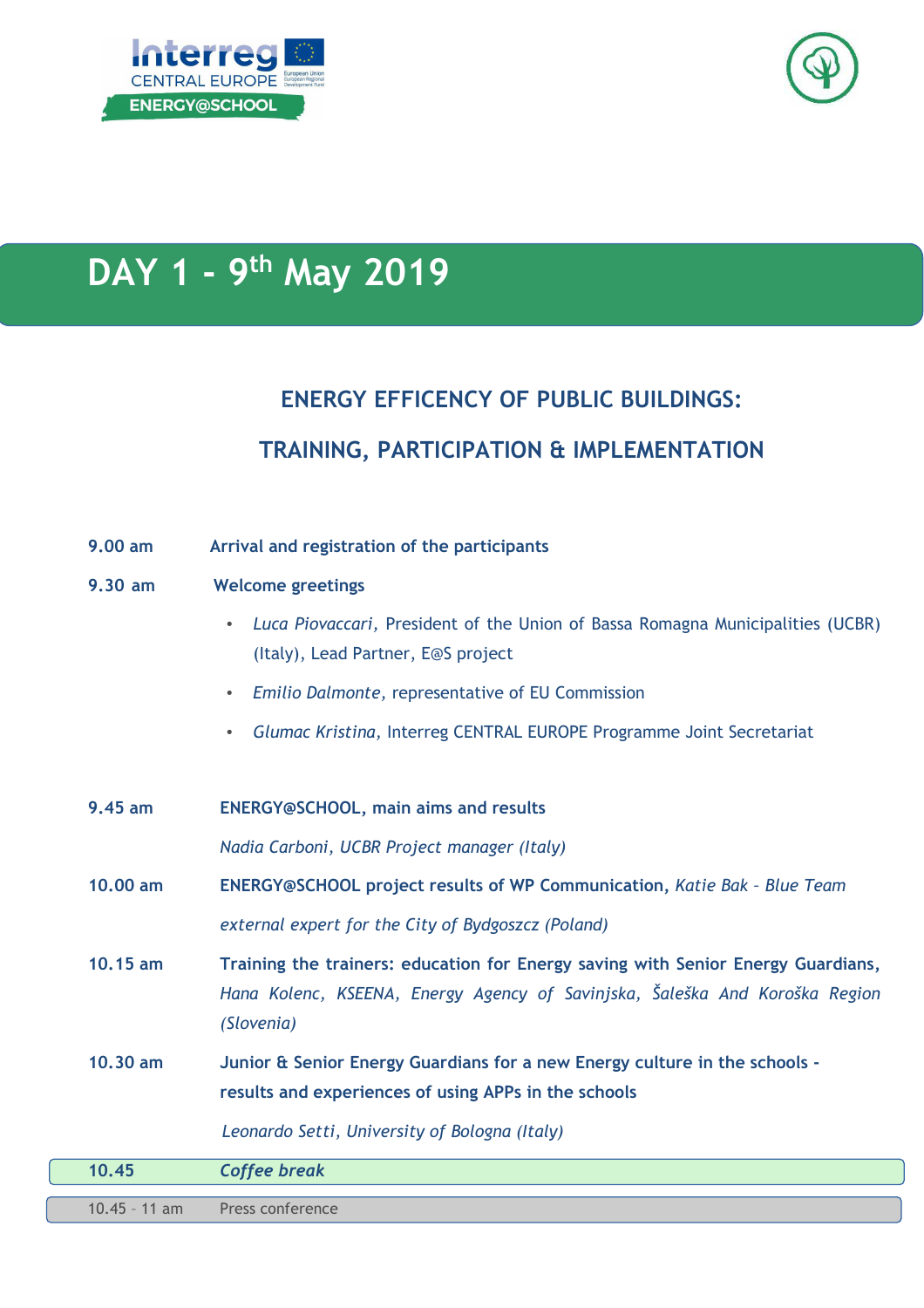



#### **11 am Experts Panel:** *Energy efficiency and Renewable Energy Sources in public buildings. Funding and tools* Chaired by *Nadia Carboni, UCBR project manager*  • **Bassa Romagna towards reducing emissions: plans, projects and participatory processes,** *Laura Dalpiaz, UCBR* • **European funding tools for energy efficiency,** *Gerhard Bucar, Graz Energy Agency (Austria)* • **Traditional and innovative financial opportunities for energy efficiency in the Italian context,** *Claudia Carani, AESS Agenzia per l'energia e lo sviluppo sostenibile (Italy) – Agency for energy and sustainable development.* • **Innovative toolbox for energy efficiency measurement in schools,** *Luca Laghi, CertiMaC s.c.r.l. (Italy)* • **The web tool for improving energy efficiency**, *Mario Tarantini, ENEA - Italian National Agency for New Technologies, Energy and Sustainable Economic Development*

#### **12.30 am Conclusions**

• *Attilio Raimondi*, *Emilia-Romagna Region, Regional Energy Plan Implementation* 

**1 pm** *Buffet lunch*